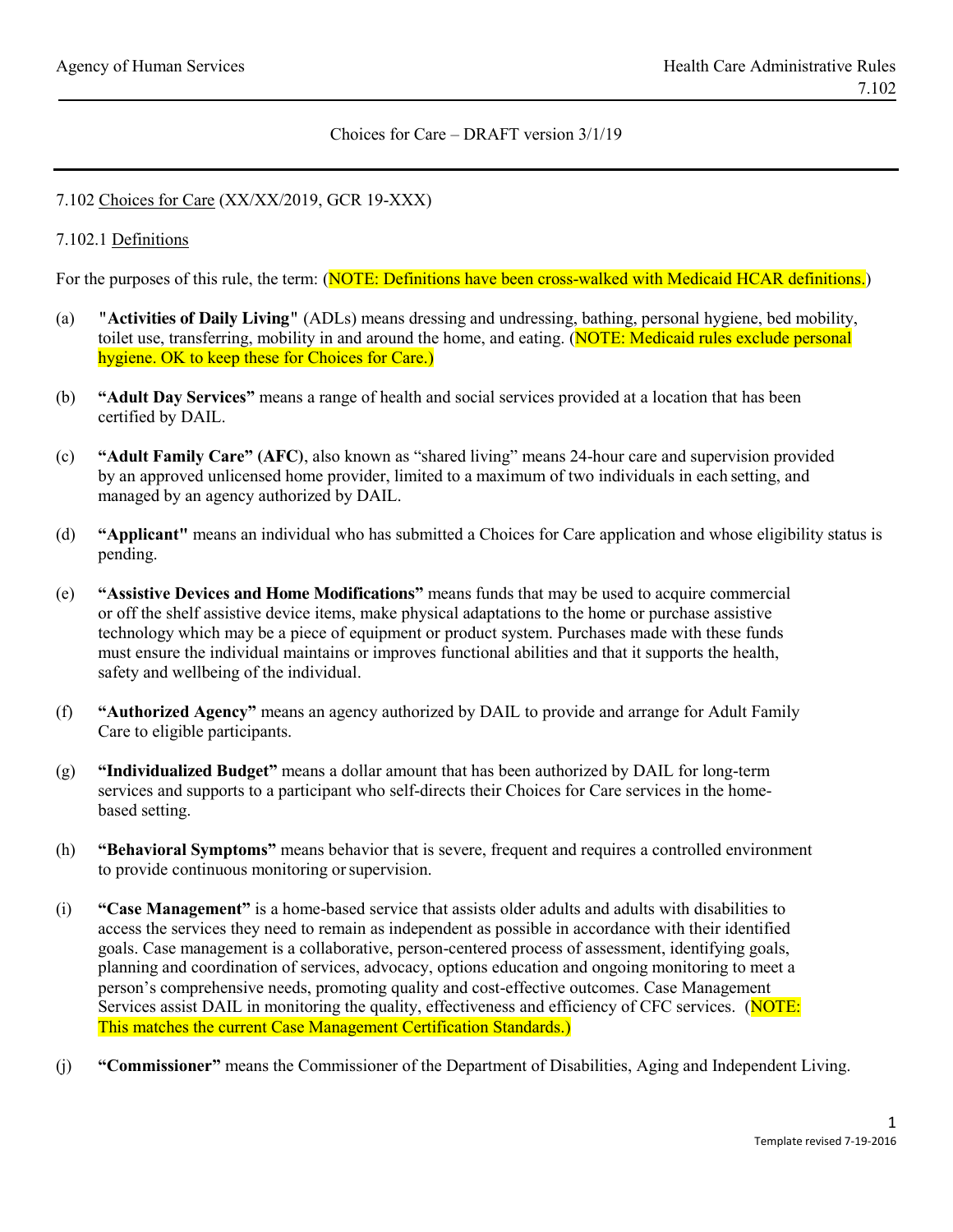- (k) **"Companion/Respite"** means a home-based service that provides non-medical supervision and socialization for participants as determined by the needs of the individual, and which is limited in combination with Respite care.
- (l) **"Controlled Environment"** means an environment that provides continuous care and supervision.
- (m) **"DAIL"** means the Department of Disabilities, Aging and Independent Living.
- (n) **"Date of Application"** means the date that an application is received by the Department of Vermont Health Access (DVHA).
- (o) **"Eligibility Groups"** means the groups of people who are found to meet the eligibility criteria for the Highest, High, or Moderate Needs groups.
- (p) **"Enhanced Residential Care"** means a 24-hour package of services provided to individuals residing in a licensed Residential Care Home, Assisted Living Residence or other state-licensed facility that has been approved by the DAIL to provide these services.
- (q) **"Enrolled"** means that an applicant has been found eligible, has been assigned to an eligibility group, and is authorized to receive services.
- (r) **"Flexible Choices"** means a home-based High and Highest Needs Group service option that allows an eligible consumer or surrogate employer to manage a flexible budget.
- (s) **"Flexible Funds"** means a home-based Moderate Needs Group service option that provides access to a limited amount of funds that may be used to purchase needed goods or services.
- (t) **"High Needs Group"** means participants who have been found to meet the High Needs Group clinical eligibility criteria and have been authorized to receive services.
- (u) **"Highest Needs Group"** means participants who have been found to meet the Highest Needs Group clinical eligibility criteria and have been authorized to receive services.
- (v) **"Home-Based"** means services provided to a participant who resides in their own home. This does not include a licensed facility or a formal Adult Family Care home provider.
- (w) **"Home and Community-Based Services"** means all long-term services and supports provided under these regulations, with the exception of licensed facilities.
- (x) **"Homemaker Services"** means a home-based service that assists a participant with Instrumental Activities of Daily Living such as shopping, cleaning, and laundry provided to help people live at home in a healthy and safe environment.
- (y) **"Imminent Risk"** means there is a current threat or an event that will threaten an individual's personal health and/or safety within 45 days.
- (z) **"Informed Consent"** means a process by which an individual or an individual's legal representative makes choices or decisions based on an understanding of the potential consequences of the decision, free from any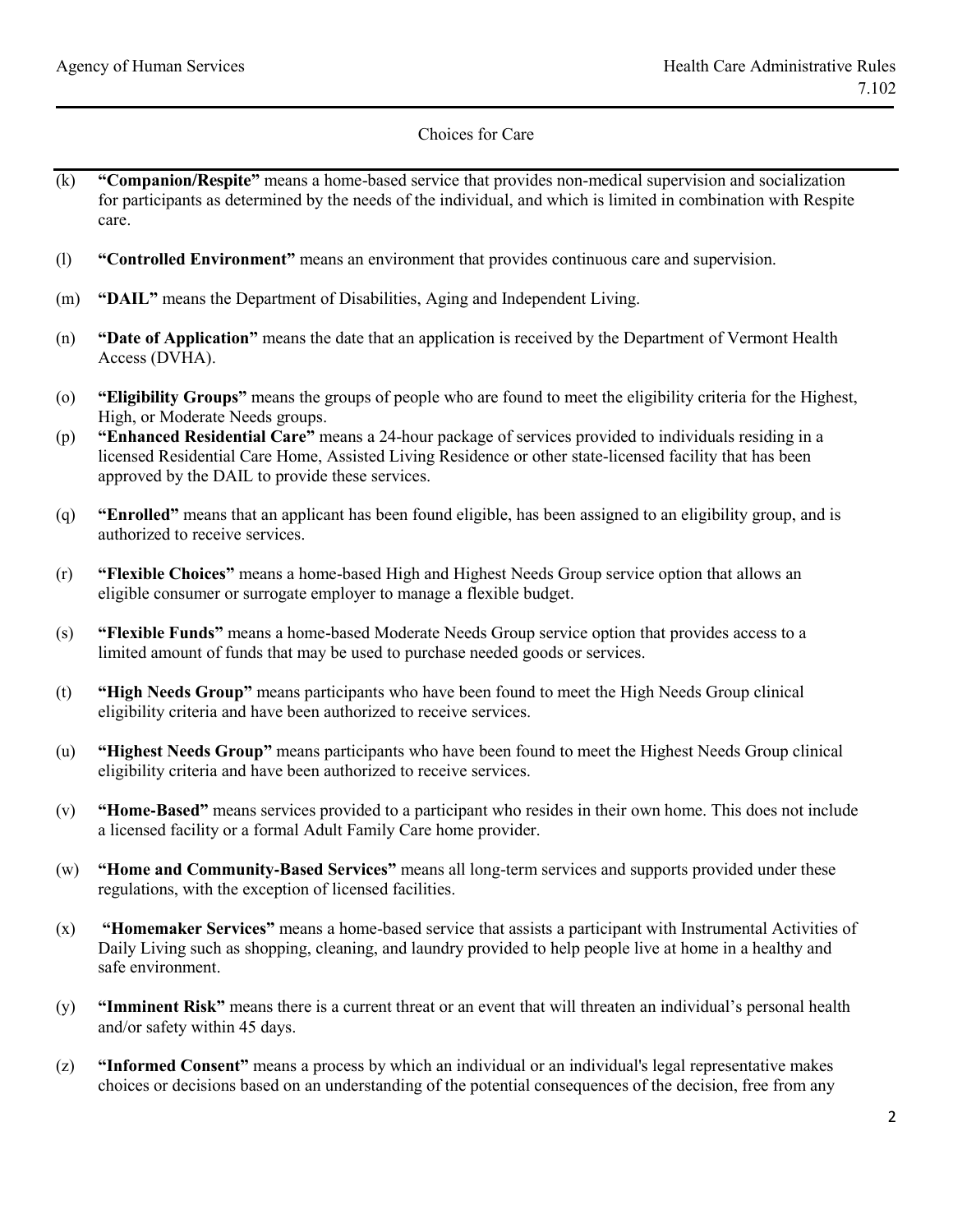coercion, and fully informed about all feasible options and their potential consequences.

- (aa) **"Instrumental Activities of Daily Living"** (IADLs) means meal preparation, medication management, telephone use, money management, household maintenance, housekeeping, laundry, shopping, transportation, and care of adaptive equipment. (NOTE: Medicaid Covered Services Rules – 7406.1 (D) includes personal hygiene as an IADL. OK to keep this definition for Choices for Care.)
- (bb) **"Fiscal/Employer Agent (F/EA)"** means an organization that contracts with the State to provide assistance to eligible participants with payroll, taxes, and other financial management tasks for consumer or surrogatedirected self-managed home-based services.
- (cc) **"Legal Representative"** means a court-appointed guardian or an agent acting under a durable power of attorney, if the power to make the relevant decision is specified in the terms of the appointment or power of attorney. (Checked HCAR 8.100 for consistency.)
- (dd) **"Long-Term Services and Supports"** is a general term referring to services covered by the Choices for Care 1115 Medicaid Waiver as described in these regulations.
- (ee) **"Moderate Needs Group"** means participants who have been found to meet the Moderate Needs Group eligibility criteria and who have been authorized to receive services.
- (ff) **"Participant"** means an individual for whom services have been authorized in accordance with these regulations.
- (gg) **"PASARR"** means Pre-Admission Screening and Resident Review (PASRR) that is a federally required process (Omnibus Budget Reconciliation Act of 1987) to prevent individuals with mental illness, intellectual disability, or a related condition from being admitted to nursing facilities until a full assessment is made and the least restrictive, most appropriate person-centered services are recommended to meet the individual's medical and disability-related needs.
- (hh) **"Person-Centered Planning"** means a process supporting the participant in accordance with 42 CFR §  $441.301(c)(1)$  that builds upon the person's capacity to engage in activities that promote community life and that honor the person's preferences, choices, and abilities and which involves families, friends, and professionals as the individual desires or requires.
- (ii) **"Personal Care"** means assistance to participants with ADLs and IADLs that is essential to the individual's health and welfare. (NOTE: Medicaid rule 7406.1 (F) defines personal care as "medically necessary" and applies to children's services. OK to keep this definition for Choices for Care.)
- (jj) **"Personal Emergency Response Systems (PERS)**" means electronic devices that enable participants to secure help in an emergency and provided by a vendor that has been authorized by DAIL.
- (kk) **"Physically Aggressive Behavior"** means hitting, shoving, scratching, or sexual assault of other persons. The behavior must be severe and frequent, requiring a controlled environment to provide continuous monitoring or supervision.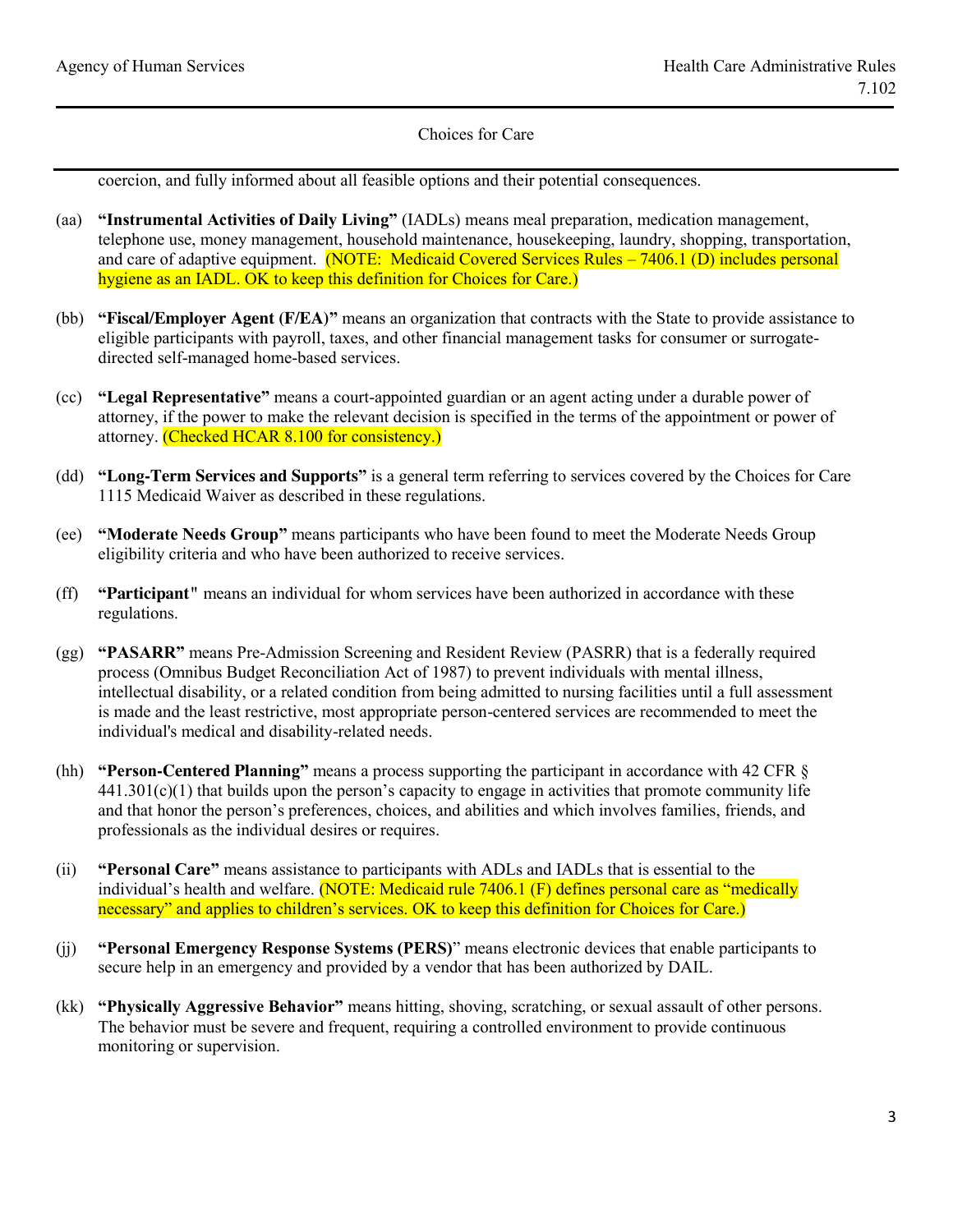- (ll) **"Provider"** means any individual, organization, or agency that has been authorized by DAIL to provide Long-Term Services and Supports and has enrolled as a Vermont Medicaid provider.
- (mm) **"Provider Qualifications"** means the requirements established by DAIL for providers of specific services, including any regulations pertaining to each provider.
- (nn) **"Quality Management"** means a set of integrated tools and practices used to maximize its effectiveness, efficiency and performance, with a primary focus on participant outcomes. All Choices for Care providers agree to participate in quality management activities as defined by DAIL.
- (oo) **"Reimbursement"** means payment made by Vermont Medicaid to a provider for the provisions of services.
- (pp) **"Resists Care"** means a participant's behavior that prevents or interferes with the provider performing or assisting with ADLs for the participant and the resistance leads to significant consequences such as malnutrition, skin breakdown, dehydration, constipation and weight loss etc. This does not include instances where the individual has made an informed choice not to follow a care plan.
- (qq) **"Respite Care"** means alternate caregiving arrangements to facilitate planned short term and time-limited breaks for unpaid caregivers, and which is limited in combination with companion care.
- (rr) **"Service Authorization"** means a communication through which services are authorized by DAIL, which guides the delivery of services and Medicaid payment.
- (ss) **"Service Standards"** means the requirements established by DAIL for the delivery of specific services.
- (tt) **"Significant Change"** means a change in condition or circumstances that substantially affects an individual's need for assistance including increases in functional independence, decreases in functional independence, and a change in other services or support provided by family and friends.
- (uu) **"Variance"** means an exception to or exemption from these regulations granted by DAIL as allowed under applicable statute and regulation.
- (vv) **"Verbally Aggressive Behavior"** means threatening, screaming at, or cursing people. The behavior must be severe and frequent, and because of its hostile nature, requires consistent planned behavioral interventions and approaches requiring a controlled environment to provide continuous monitoring or supervision.
- (ww) **"Wandering"** means locomotion with no discernible, rational purpose by an individual who behaves as one who is oblivious to his or her physical or safety needs, and which locomotion presents a clear risk to the individual. Wandering may be manifested by walking or wheelchair. Pacing back and forth is not considered wandering.

#### 7.102.2 Covered Services (NOTE: New format but matches current Choices for Care regulations information.)

Choices for Care services approved for eligible participants include:

| <b>Setting</b> | Service | <b>Eligibility Group</b> | <b>Maximum</b> |
|----------------|---------|--------------------------|----------------|
|----------------|---------|--------------------------|----------------|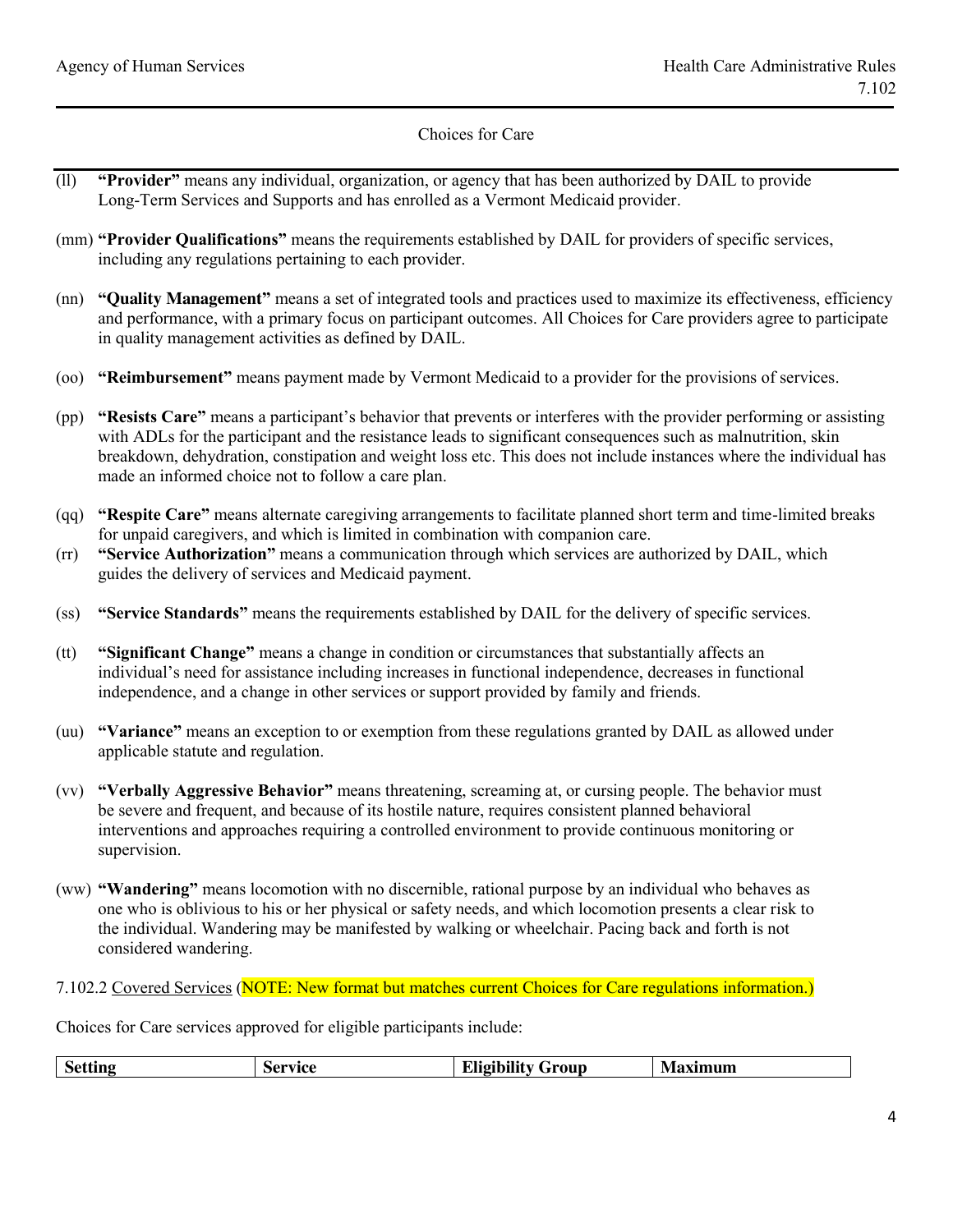| Home-Based                          | <b>Adult Day</b>                                                                                                                                       | High/Highest Needs | Up to 12 hours per day                                                                                                                        |
|-------------------------------------|--------------------------------------------------------------------------------------------------------------------------------------------------------|--------------------|-----------------------------------------------------------------------------------------------------------------------------------------------|
|                                     |                                                                                                                                                        | Moderate Needs     | Up to 30 hours per week                                                                                                                       |
|                                     | Assistive Devices &<br>Home Modifications                                                                                                              | High/Highest Needs | Up to the current rate on<br>file                                                                                                             |
|                                     | Case Management                                                                                                                                        | High/Highest Needs | Up to the amount as<br>established by the DAIL                                                                                                |
|                                     |                                                                                                                                                        | Moderate Needs     |                                                                                                                                               |
|                                     | Companion/Respite                                                                                                                                      | High/Highest Needs | Up to 720 hours per<br>calendar year                                                                                                          |
|                                     | <b>Flexible Funds</b>                                                                                                                                  | Moderate Needs     | Up to the amount of the<br>individualized budget                                                                                              |
|                                     | Homemaker                                                                                                                                              | Moderate Needs     | Up to 6 hours per week                                                                                                                        |
|                                     | Personal Care                                                                                                                                          | High/Highest Needs | Up to the amount of the<br>participant's authorized<br>service plan or<br>individualized budget.<br>IADLs shall not exceed<br>4.5 hours/week. |
|                                     | Personal Emergency<br>Response                                                                                                                         | High/Highest Needs | Up to the current rate on<br>file                                                                                                             |
|                                     | Self-Directed Services:<br>Flexible Choices,<br>Consumer and Surrogate<br>Directed Personal Care,<br>Respite, Companion                                | High/Highest Needs | Up to the amount of the<br>individualized budget                                                                                              |
| <b>Adult Family Care</b>            | Case management,<br>personal care, respite,<br>assistive devices/home<br>modifications, community<br>participation in a shared<br>living setting.      | High/Highest Needs | Up to the authorized tier<br>rate on file                                                                                                     |
|                                     | <b>Adult Day</b>                                                                                                                                       | High/Highest Needs | Up to 12 hours per day                                                                                                                        |
| <b>Enhanced Residential</b><br>Care | Bundled daily rate to<br>cover 24-hour services in<br>an approved Vermont<br>licensed care home                                                        | High/Highest Needs | Up to the authorized tier<br>rate on file                                                                                                     |
| <b>Nursing Facility</b>             | Bundled daily rate to<br>cover 24-hour services in<br>a facility licensed<br>according to the 42 CFR $\S$<br>483, Subpart B and<br>Vermont regulations | High/Highest Needs | Current rate on file                                                                                                                          |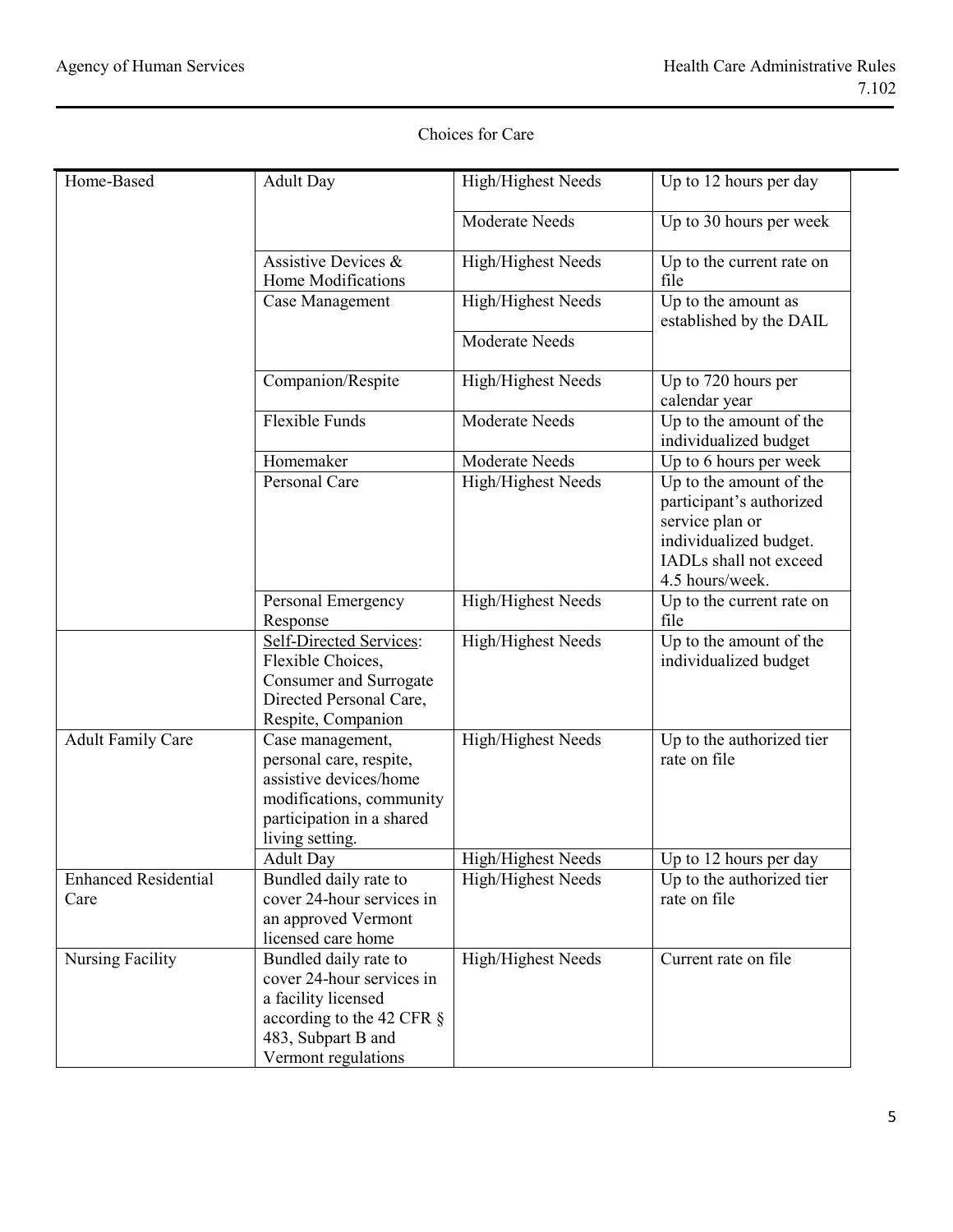Individual service standards are managed by DAIL and can be found in the Choices for Care Program Manuals and align with the 1115 Global Commitment to Health waiver Special Terms and Conditions.

Choices for Care service rates and codes may be found on the Adult Services Division website or by contacting the Vermont Medicaid fiscal agent.

(NOTE: FYI - Medicaid payment reform allows these limitations to be waived through the contracting process.)

7.102.3 Eligibility (NOTE: From current Choices for Care regulations.)

- (a) High/Highest Needs Group:
	- (1) Individuals who wish to enroll in the Choices for Care Highest or High Needs Groups shall complete an application and file it with the Department of Vermont Health Access.
	- (2) Applicants must be a Vermont resident age 18 years or older and meet both clinical and financial eligibility for services based on criteria set for each eligible group.
	- (3) Applicants applying for Choices for Care in a nursing facility setting must also receive a PASARR screening according to federal regulations. Applicants who do not pass a Step II PASARR screening are not eligible to receive Choices for Care services in a nursing facility setting.
	- (4) DAIL shall make a decision regarding clinical eligibility for Choices for Care within 30 days of receiving the application.
	- (5) DAIL shall review clinical eligibility once per year, at minimum, for all active participants.
	- (6) Clinical Eligibility:
		- (A) Highest Need clinical eligibility requires at least one of the following:
			- (i.) Extensive or total assistance with at least one of the following Activities of Daily Living (ADLs): toilet use; eating; bed mobility; or transfer and require *at least* limited assistance with any otherADL.
			- (ii.) Severe impairment with decision-making skills or a moderate impairment with decision-making skills and one of the following behavioral symptoms/conditions, which occurs frequently and is not easily altered:

| Wandering    | Verbally Aggressive Behavior              |
|--------------|-------------------------------------------|
| Resists Care | Physically Aggressive Behavior Behavioral |
| Symptom      |                                           |

(iii.) At least one of the following conditions or treatments that require skilled nursing assessment, monitoring, and care on a daily basis:

| Stage 3 or 4 Skin Ulcers | Ventilator/Respirator      |
|--------------------------|----------------------------|
| IV Medications           | Naso-gastric Tube Feeding  |
| <b>End Stage Disease</b> | <b>Parenteral Feedings</b> |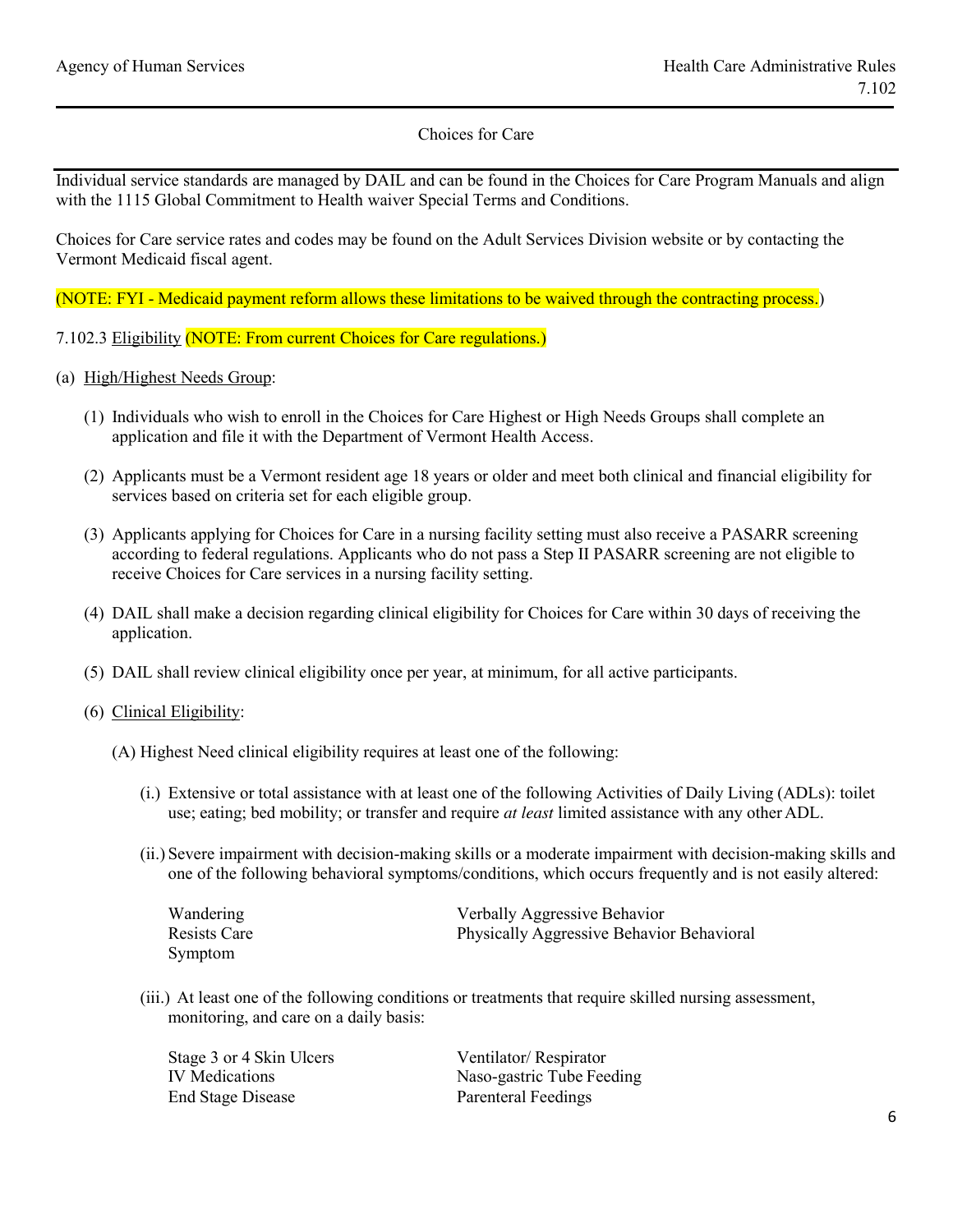2<sup>nd</sup> or 3<sup>rd</sup> Degree Burns Suctioning

(iv.) An unstable medical condition that requires skilled nursing assessment, monitoring and care on a daily basis related to, but not limited to, at least one of the following:

| Dehydration                | Internal Bleeding           |
|----------------------------|-----------------------------|
| Aphasia                    | Transfusions                |
| Vomiting                   | Wound Care                  |
| Quadriplegia               | Aspirations                 |
| Chemotherapy               | Oxygen                      |
| Septicemia                 | Pneumonia                   |
| Cerebral Palsy             | <b>Dialysis</b>             |
| <b>Respiratory Therapy</b> | Multiple Sclerosis          |
| Open Lesions               | Tracheotomy                 |
| <b>Radiation Therapy</b>   | <b>Gastric Tube Feeding</b> |

- (v.) DAIL shall enroll an individual in the Highest Needs Group when it determines that the individual has a critical need for long-term care services due to special circumstances that may adversely affect the individual's safety. DAIL may, with the consent of the individual, initiate such an action. An individual may also request such an action. Special circumstances may include:
	- 1. Loss of primary caregiver (e.g. hospitalization of spouse, death ofspouse),
	- 2. Loss of living situation (e.g. fire, flood),
	- 3. The individual's health and welfare shall be at imminent risk if services are not provided or if services are discontinued (e.g. circumstances such as natural catastrophe, effects of abuse or neglect, etc.), or
	- 4. The individual's health condition would be at imminent risk or worsen if services are not provided or if services are discontinued (e.g. circumstances such as natural catastrophe, effects of abuse or neglect, etc.).
- (B) High Need clinical eligibility requires at least one of the following:
	- (i.) Individuals who require extensive-to-total assistance on a daily basiswith at least one of the following ADLs:

Bathing Dressing Eating Toilet Use Physical Assistance to Walk

(ii.)Individuals who require skilled teaching on a daily basis to regain control of, or function with at least one of, the following:

| Gait Training   | Speech                    |
|-----------------|---------------------------|
| Range of Motion | Bowel or Bladder Training |

(iii.) Individuals who have impaired judgment or impaired decision-making skills that require constant or frequent direction to perform at least one of the following:

Bathing Dressing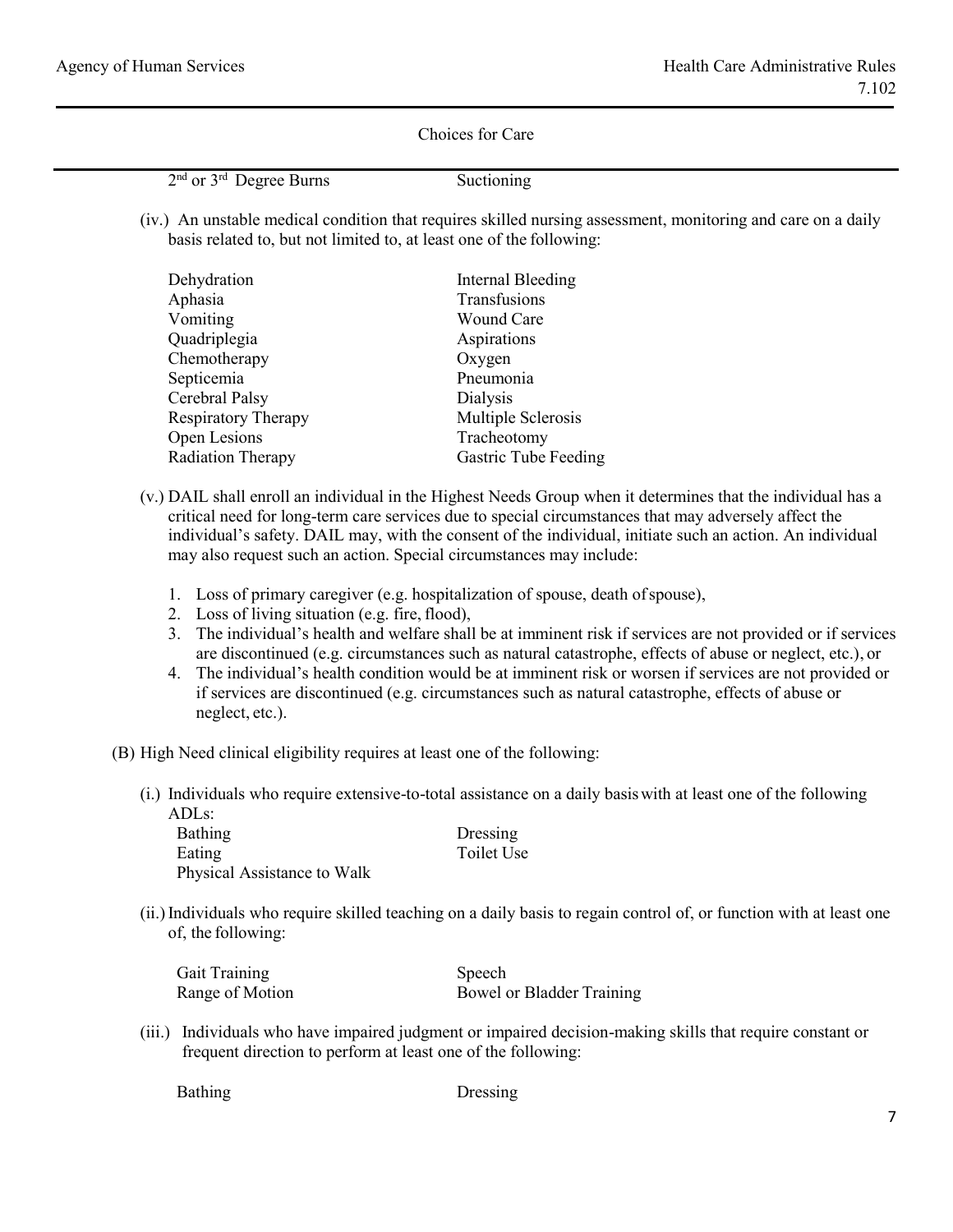|                           | Eating                                                                                | <b>Toilet Use</b>                                                                                                                                                                                                                                                                                                           |
|---------------------------|---------------------------------------------------------------------------------------|-----------------------------------------------------------------------------------------------------------------------------------------------------------------------------------------------------------------------------------------------------------------------------------------------------------------------------|
|                           | Transferring                                                                          | Personal Hygiene                                                                                                                                                                                                                                                                                                            |
|                           |                                                                                       |                                                                                                                                                                                                                                                                                                                             |
|                           | maintain safety for self:                                                             | (iv.) Individuals who exhibit at least one of the following behaviors requiring a controlled environment to                                                                                                                                                                                                                 |
|                           | <b>Constant or Frequent Wandering Behavioral</b><br>Symptoms                          |                                                                                                                                                                                                                                                                                                                             |
|                           | Physically Aggressive Behavior Verbally<br>Aggressive Behavior                        |                                                                                                                                                                                                                                                                                                                             |
|                           |                                                                                       | (v.) Individuals who require an aggregate of other services (personal care, nursing care, medical treatments or<br>therapies) on a daily basis and have a condition or treatment that requires skilled nursing assessment,<br>monitoring, and care on a less than daily basis including, but not limited to, the following: |
|                           | <b>Wound Care</b>                                                                     | Suctioning                                                                                                                                                                                                                                                                                                                  |
|                           | <b>Medication Injections</b>                                                          | <b>End Stage Disease</b>                                                                                                                                                                                                                                                                                                    |
|                           | <b>Parenteral Feedings</b>                                                            | Severe Pain Management                                                                                                                                                                                                                                                                                                      |
|                           | <b>Tube Feedings</b>                                                                  |                                                                                                                                                                                                                                                                                                                             |
|                           | discontinued upon reassessment due to clinical ineligibility.                         | (vi.) Participants whose health condition shall worsen if services are not provided or if services are                                                                                                                                                                                                                      |
|                           | services are discontinued upon reassessment due to clinical ineligibility.            | (vii.) Participants whose health and welfare shall be at imminent risk if services are not provided or if                                                                                                                                                                                                                   |
|                           | (C) Moderate Needs Group clinical eligibility requires at least one of the following: |                                                                                                                                                                                                                                                                                                                             |
|                           | single ADL or IADL, or any combination of ADLs and IADLs.                             | (i.) Individuals who require supervision or any physical assistance three or more times in seven days with any                                                                                                                                                                                                              |
|                           | daily basis.                                                                          | (ii.) Individuals who have impaired judgment or decision-making skills that require general supervision on a                                                                                                                                                                                                                |
|                           |                                                                                       | (iii.) Individuals who require at least monthly monitoring for a chronic health condition.                                                                                                                                                                                                                                  |
|                           | discontinued upon reassessment due to clinical ineligibility.                         | (iv.) Participants whose health condition shall worsen if services are not provided or if services are                                                                                                                                                                                                                      |
| (7) Financial Eligibility |                                                                                       |                                                                                                                                                                                                                                                                                                                             |
|                           |                                                                                       | (A) High/Highest Need Group financial eligibility follows the Medicaid rules for Long-Term Care eligibility<br>found in the Health Benefits, Eligibility and Enrollment (HBEE) rules on the DVHA website.                                                                                                                   |
|                           |                                                                                       | (R) Moderate Needs financial eligibility is based on self-reported income and resources: (NOTE: From current                                                                                                                                                                                                                |

(B) Moderate Needs financial eligibility is based on self-reported income and resources: (NOTE: From current Choices for Care regulations.)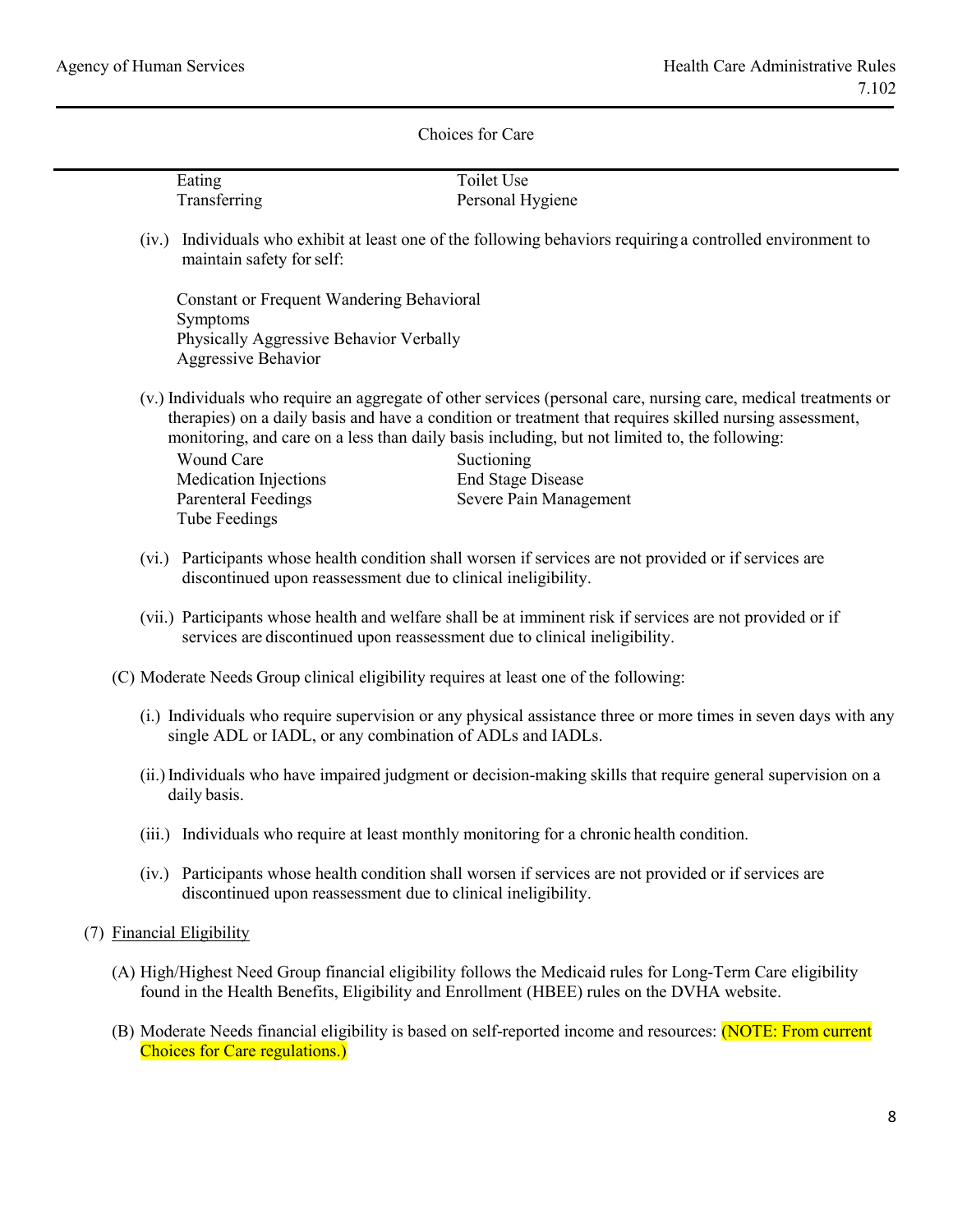- (i.) Countable Income is all sources of income, including Social Security, SSI, retirement, pension, interest, VA benefits, wages, salaries, earnings and rental income, whether earned or unearned. The income standard for the Moderate Needs Group is met if the adjusted monthly income of the individual (and spouse, if any) is less than 300% of the Vermont supplemental security income (SSI) payment standard for one person (or couple) in the community after deducting recurring monthly medical expenses (including but not limited to prescriptions, medications, physician bills, hospital bills, health insurance premiums, health insurance co-pays, and medical equipment and supplies).
- (ii) Countable resources are included in the income eligibility determination process. Countable resources include cash, savings, checking, certificates of deposit, money markets, stocks, bonds, trusts that an individual (or couple) owns and could easily convert to cash to be used for his or her support and maintenance, even if the conversion results in the resource having a discounted value. Resource disregards are applied as an adjustment to resource limits. Details may be found in the Choices for Care Moderate Needs Program Manual.
- (ii.) SSI Eligibility Rules:

If there is a question about whether or not resources or income are countable under this section, DAIL shall apply the SSI-related community Medicaid financial eligibility rules under HBEE.

(iii.) Post-eligibility rules related to transfer of assets and patient share shall not apply to individuals enrolled in the Moderate Needs Group.

## 7.102.4 Wait Lists (NOTE: From current Choices for Care regulations.)

(a) Highest Needs Group:

Enrollment in the Highest Needs Group shall not be subject to a wait list.

(b) High Needs Group:

Enrollment in the High Needs Group shall be limited by the availability of funds as appropriated by the Vermont Legislature.

- (1) If funds are unavailable, the names of eligible applicants shall be put on a waiting list. Applicants on a waiting list shall be admitted to the Choices for Care program as funds become available, according to procedures established by the DAIL and implemented by regional Choices for Care teams. The Choices for Care teams shall use professional judgment in managing the wait list and admitting applicants with the most pressing needs. The teams shall consider the following factors:
	- (i.) Unmet needs for ADL assistance,
	- (ii.) Unmet needs for IADL assistance,
	- (iii.) Behavioral symptoms,
	- (iv.) Cognitive functioning,
	- (v.) Formal support services,
	- (vi.) Informal supports,
	- (vii.) Date of application,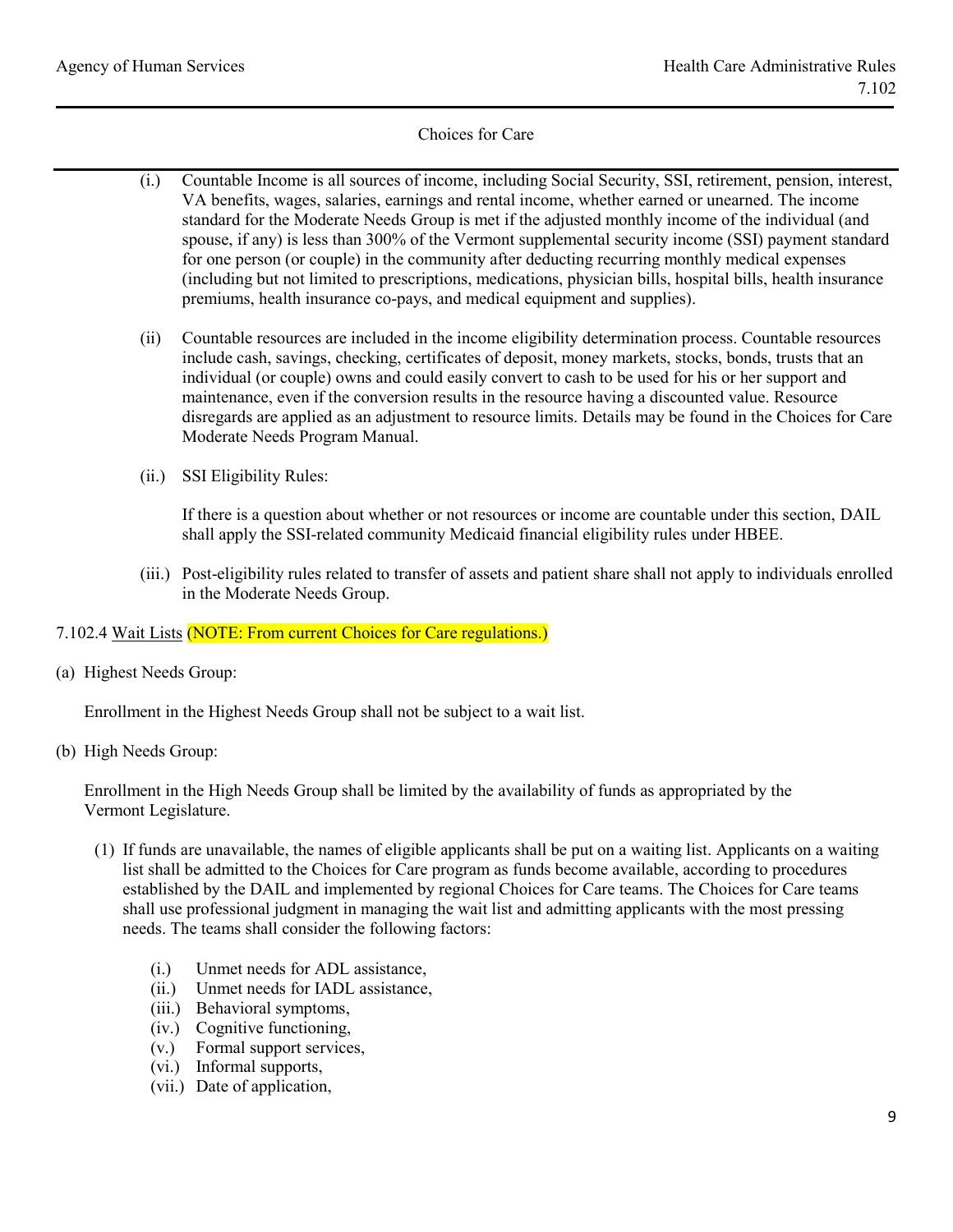- (viii.) Need for admission to or continued stay in a nursing facility,
- (ix.) Other risk factors, including evidence of emergency need, and
- (x.) Priority score.
- (2) Individuals whose names are placed on a wait list shall be sent written notice that their name has been placed on the list, which shall include information about how the wait list operates.
- (3) When an applicant's circumstances present a clear emergency, and DAIL staff is unavailable, the individual may be admitted to services without prior approval from the DAIL. Under these circumstances, DAIL staff shall complete a retrospective review to determine eligibility. Individuals who are determined not to be eligible may be responsible for the costs of services that have been received.
- (4) All active program participants who meet the High Needs group clinical criteria at reassessment shall continue to be enrolled, provided that they continue to meet all other eligibility criteria
- (5) Participants who are enrolled in the Highest Needs group and subsequently meet the High Needs group eligibility criteria shall be enrolled in the High Needs group and continue to be eligible to receive services.
- (6) DAIL staff shall review the status of eligible applicants whose names have been on the waiting list for sixty (60) days to ensure that the applicant's needs have not changed.
- (7) Any eligible applicant whose name has been on the waiting list for 60 days or more shall be given priority for enrollment over eligible applicants with similar needs whose names have been on the waiting list for a shorter amount of time.
- (c) Moderate Needs Group:

Enrollment in the Moderate Needs group shall be limited by the availability of funds as appropriated by the Vermont Legislature.

- (1) If funds are unavailable at the local Moderate Needs provider of services, the names of any eligible applicants shall be put on a waiting list by the applicable Moderate Needs provider.
- (2) Applicants on a waiting list shall be admitted to services using a priority system that utilizes the applicant's assessed risk factors as established by the DAIL in policy and procedures. Applicants who are categorically eligible for traditional Medicaid shall receive priority for purposes of enrollment. (NOTE: New language. In process of confirming with CMS that updating this wait list protocol is ok for the Global Commitment Standard Terms and Conditions attachment, without an amendment.)

## 7.102.5 Qualified Providers

(a) All Choices for Care providers must be pre-approved by the DAIL and shall abide by applicable laws, regulations, policies and procedures. The DAIL may terminate the provider status of an agency, organization, or individual that fails to do so. Choices for Care provider enrollment information may be found on the Adult Services Division website.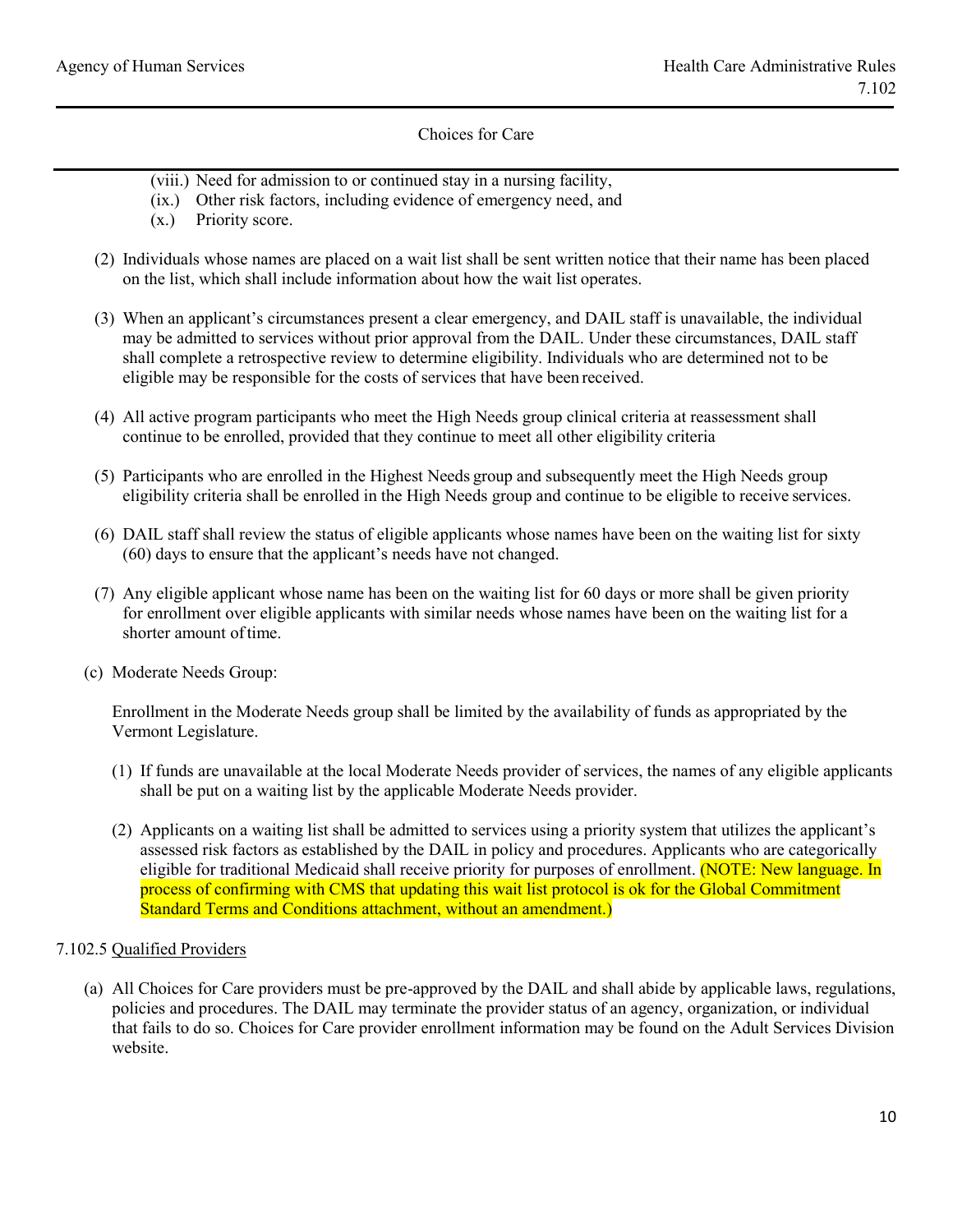- (b) All Choices for Care (CFC) provider agencies shall comply with all program standards, including the Universal Provider Standards, as well as program limitations as set forth in the program manual. This includes compliance with federal Home and Community-Based Services (HCBS) regulations regarding person-centered planning, conflict of interest and setting requirements (42 CFR § 441 Subpart G)
- 7.102.6 Authorization Requirements
	- (a) Eligibility Notification: All eligible applicants will receive a Notice of Decision that communicates the financial eligibility for Medicaid and program eligibility for Choices for Care.
	- (b) DAIL Service Authorization: All eligible participants (excluding nursing facility) will receive a service authorization notification from the DAIL authorizing the service volume and start dates.
	- (c) The DAIL may grant variances to these regulations. (NOTE: From the current Choices for Care regulations.)
		- (1) Variances may be granted upon determination that the variance will otherwise meet the goals of the Choices for Care waiver and the variance is necessary to protect or maintain the health, safety or welfare of the individual.
		- (2) The need for a variance must be documented and the documentation presented at the time of the variance request.
		- (3) Applicants, participants, and providers may submit requests for a variance to DAIL at any time. Variance requests shall be submitted in writing, and shall include:
			- (A) A description of the individual's specific unmet need(s);
			- (B) An explanation of why the unmet need(s) cannot be met; and
			- (C) A description of the actual/immediate risk posed to the individual's health, safety or welfare.
		- (4) In making a decision regarding a variance request, DAIL may require further information and documentation to be submitted. DAIL also may require an in-home visit by DAIL staff. DAIL shall review a variance request and forward a decision to the individual, his or her legal representative, if applicable, and to the provider(s). DAIL shall make a decision regarding a variance request within 30 days of receiving the request and shall send written notice of the decision, with appeal rights, within thirty (30) days.
		- (5) Retroactive Requests: Approved variances are effective no earlier than the date the request was received at DAIL. Retroactive requests will be considered only when a precipitating event necessitated an immediate increase of services exceeding the currently approved volume of services. The immediate increase must be necessary to prevent harm to the individual, a hospitalization or nursing facility admission. Retroactive requests must be submitted to DAIL in accordance with DAIL policy and procedure.

## 7.102.7 Terminations

A participant may voluntarily withdraw from the Choices for Care program at any time for any reason. Participants may be terminated from the Choices for Care program or from individual services for the following reasons: (NOTE: From Choices for Care High/Highest Program Manual.)

(a) Clinical ineligibility.